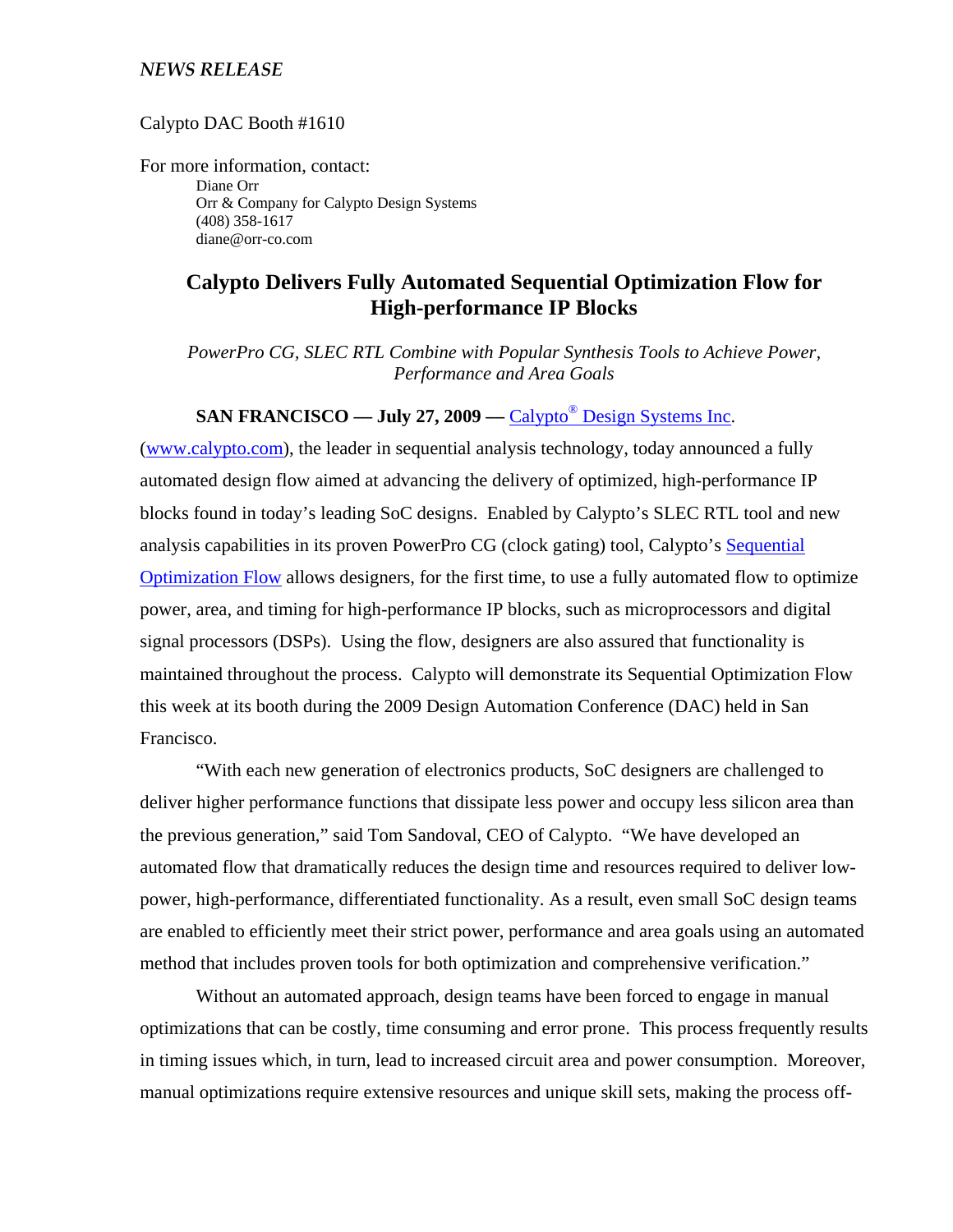limits to smaller design teams. Calypto's new Sequential Optimization Flow addresses these challenges.

### **New Flow Targets Retiming Synthesis Functionality with Automated Analysis**

Calypto's new Sequential Optimization Flow includes PowerPro CG, which takes an RTL design and automatically generates a power-optimized RTL design. Both the original and power-optimized RTL designs are run through a third-party synthesis tool, such as the Encounter® RTL Compiler from Cadence Design Systems, Inc., to create two gate-level netlists. With the new automated analysis capabilities of PowerPro CG, the timing and power consumption of both netlists are automatically analyzed so that targeted retiming synthesis can be run on the power-optimized, gate-level netlist. Using Calypto's SLEC RTL, functional equivalence between the original RTL and the new timing- and power-optimized gate level netlist is verified. By combining gate-level retiming with automated RTL power optimization and sequential logic equivalence checking, Calypto's Sequential Optimization Flow enables SoC design teams to optimize power, area and timing for IP blocks and complex functions that were previously considered off-limits to such optimizations.

#### **New Sequential Optimization Flow Showcased at the 2009 DAC**

Calypto is showcasing the results of running the Sequential Optimization Flow on the Sun Microsystems OpenSPARC T1 processor core at the 2009 DAC. Sun has made this 64-bit, high-throughput, low-power core available to the public under the GNU v2.0 license. Calypto will demonstrate how running the core through the flow results in a 24 percent power advantage and almost five percent area advantage over the original core, with no performance impact. DAC attendees will see, firsthand, the effectiveness of the flow. Details of the Sequential Optimization Flow and the results of using the flow on the OpenSPARC core will be provided.

Calypto will also demonstrate its full suite of PowerPro and SLEC products at this year's DAC in booth #1610, being held July 26-31 in San Francisco at the Moscone Center. To register for a private demonstration, visit: www.calypto.com/events.php.

#### **Pricing and Availability**

 Available now, Calypto's PowerPro CG runs on PC platforms running Linux and is priced at \$295,000 (U.S.) for a one-year, time-based license. Existing PowerPro CG customers will be upgraded to the new version at no charge. SLEC RTL is available now and is priced at